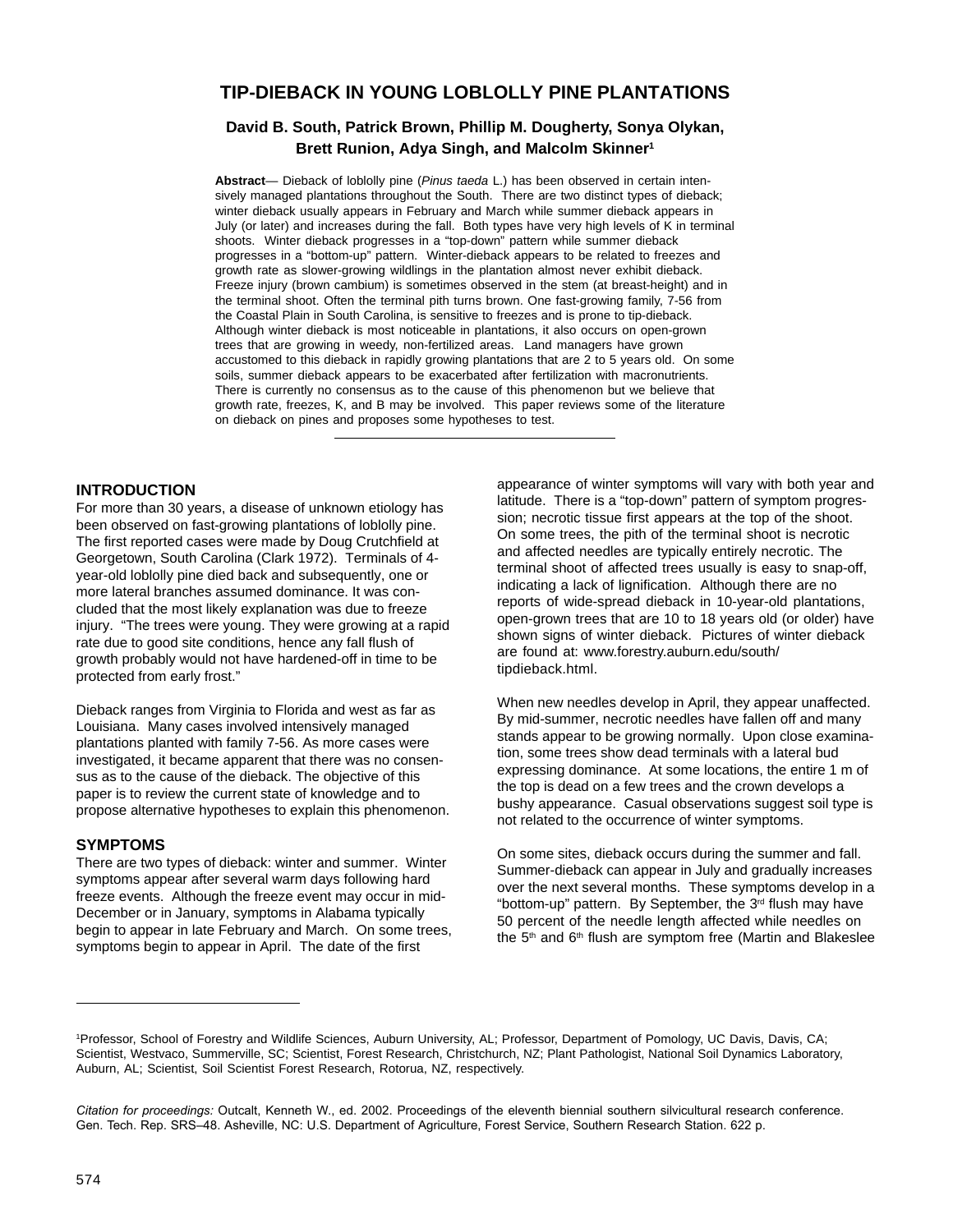**Table 1— Seedbed density, mean root-collar diameter (RCD) and visual freeze damage estimates ( percent of seedlings) for 60 seedlings from five seedlots at a** nursery in Alabama in February 1996. A -9° C freeze **occurred on January 19 and a –13o C freeze occurred on February 5**

\_\_\_\_\_\_\_\_\_\_\_\_\_\_\_\_\_\_\_\_\_\_\_\_\_\_\_\_\_\_\_\_\_\_\_\_\_\_\_\_\_\_\_\_\_\_\_\_\_\_\_\_\_\_\_\_\_\_\_\_\_\_\_

| Family            | Density RCD |            | Damage   |
|-------------------|-------------|------------|----------|
|                   | #/m2        | mm         | %        |
| 7-56<br>$12 - 42$ | 237<br>215  | 5.3<br>5.6 | 97<br>27 |
| $1 - 82$          | 237         | 5.4        | 15       |
| 1.5 orchard mix   | 215         | 5.0        | 22       |
| 2.0 orchard mix   | 226         | 4.7        | 13       |

1998). By mid-November, the  $5<sup>th</sup>$  and  $6<sup>th</sup>$  flush will have affected needles. Necrosis appears on needle tips first and then progresses down the fasicle. On each needle, there is a sharp transition from necrotic tissue to living tissue and the distance from the tip to the transition line is the same on all three needles. On some trees, the terminal buds die and dry out. On a few trees, the terminal growth is deformed and the lateral branches form a "nestlike" appearance (Martin and Blakeslee 1998).

For both winter and summer symptoms, the probability of occurrence in intensively-managed plantations is highest 2 to 5 years after planting and then appears to decline with age. Some shoots with dieback have many 4- and 5-needle fasicles. As trees get older and larger, competition increases and the incidence of dieback decreases.

The symptoms have a genotypic component since fastgrowing families are more susceptible than others. In particular, family 7-56 often shows winter dieback symptoms and on certain sites, has exhibited summer dieback symptoms. Wildlings in the same plantation almost never show dieback symptoms. Slash pine (Pinus elliottii) does not appear to be affected in intensively managed stands.

### **SIX HYPOTHESES**

Tip-dieback in intensively managed plantations can likely be explained by one of the following hypotheses: 1) freeze injury; 2) K imbalance; 3) B deficiency; 4) some other abiotic agent; 5) a biotic agent. Since there are two types of dieback, it is possible dieback is; 6) caused by two independent factors.

### **The Freeze Injury Hypothesis**

Winter dieback symptoms might be simply explained by freezing temperatures as suggested by Clark (1972) 30 years ago. Low temperatures that cause injury to pines will vary with the amount of warm weather that precedes the freeze (Mexal and others 1979). For example, a  $-4^{\circ}$  C freeze at a nursery can injure loblolly pine needles in



Figure 1— Concentrations of B and K in the foliage of the terminal shoots from normal (open squares) and symptomatic (closed squares) loblolly pines exhibiting winter dieback in Alabama. Each point represents one tree.

November (South and others 1993). In late December or early January, it may require a  $-7^{\circ}$ C freeze. However, if loblolly seedlings are from a northern seed source and are well acclimated (with no succulent tissue), a  $-16^{\circ}$  C freeze in late-December might cause little visual injury to seedlings in a bare-root nursery. The degree of freeze injury will depend on how many cells in the cambium are actively dividing at the time of the freeze. Winter dieback of Corsican pine (Pinus nigra var. calabrica) is more likely to occur when a February freeze of  $-7^{\circ}$ C follows a mild period than when a -14° C freeze follows a cold January (Read 1967).

Some loblolly families can be injured at  $-5^{\circ}$  C (Hodge and Weir 1993) and family 7-56 is susceptible to freeze injury (table 1). Certain individuals within this family are more freeze sensitive than others. On January 26, 1999, the temperature at Auburn, AL dropped to  $-7^{\circ}$  C and symptoms were noticed in two intensively managed 7-56 plantations at the end of February. Further investigations revealed freeze injury symptoms (brown tissue) under the bark at breast height.

One year later, on December 21, 2000, temperatures at Auburn, AL dropped to  $-10^{\circ}$  C and dieback symptoms were noticed on several open-grown trees (ages > 10 years) two months later on February 24, 2001. Three trees were located on the campus of Auburn University. Intensively managed plantations (7-56) also showed symptoms.

At Waycross, GA, temperatures dropped to -7° C (December 21, 1996) and summer dieback symptoms were noticed on an intensively managed plantation (7-56) seven months later in July (Martin and Blakeslee 1998). This plantation was planted in December, 1995 and, therefore, the trees were about 2.5 years old from seed when symptoms appeared. Concentrations of macro and micronutrients in the terminal were higher in the affected needles than in unaffected needles. Symptoms were observed on trees ranging in height from 0.5 to 3.6 m.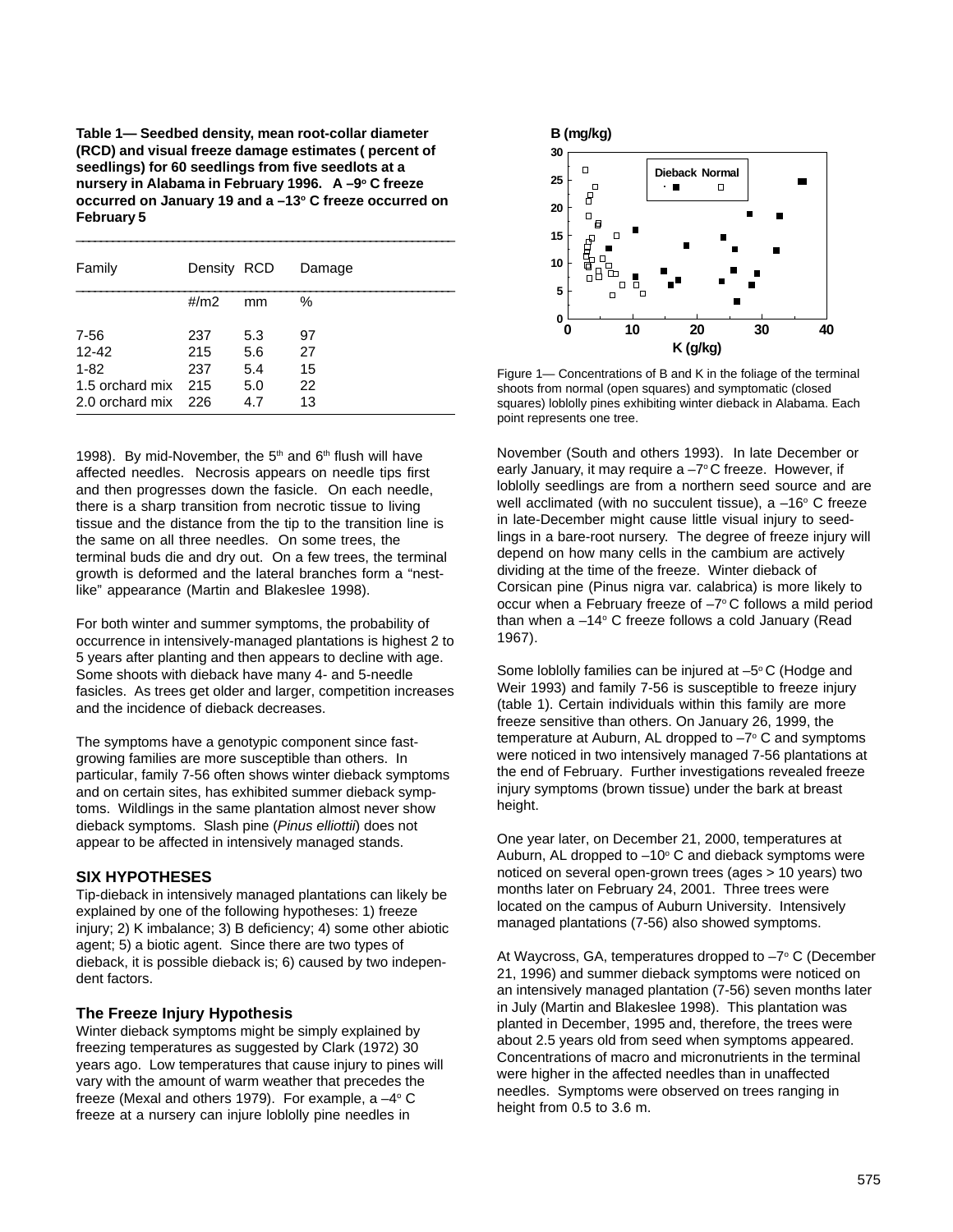### **The Potassium Imbalance Hypothesis**

High K in foliage from affected shoots is a unifying trait for both winter and summer dieback. When plotted together, it is apparent that dieback is more related to high K levels (>10 g/kg) than with low B (figure 1). In some cases, the foliar K levels are 4 to 10 times higher than normal, therefore some wonder if there is an error in analysis. Terminal shoots of 7-56 seedlings contain high levels of K while lower branches are normal (table 2). Terminal shoots and branches of wildlings also have normal levels of K even though treated with the same herbicides and fertilizers as adjacent planted trees. The lack of high K in wildlings indicates a genetic basis; likely related to growth rate.

At one site, newly planted 7-56 seedlings were fertilized in March, 1996 with 56, 12 and 23 kg/ha of N,P,K, respectively, and summer dieback symptoms appeared in July of 1997. High concentrations of K were observed in September, 1997 with the mean of symptomatic shoots approaching 24 g/kg (Tim Martin, pers. Comm.). One sample had a value of about 48 g/kg K which is likely a record for loblolly pine. All elements were above commonly accepted "critical" levels. Although K toxicity is not known to occur in pine trees, fertilization with K can sometimes increase dieback symptoms (Kurkela 1983). At Bainbridge, GA, summer dieback symptoms were much lower after K was removed from fertigation (Tom Cooksey, pers. comm). Several scientists question the belief that high K levels in pine shoots do not cause nutrient imbalances. In fact, some believe that high K:Mg ratios can affect fast-growing pines (Beets and Jokela 1994). At one location, the K:Mg ratio in winter dieback shoots was 25 (table 2). Since high K values in foliage is obtained from a range of soil types (and sometimes from non-fertilized trees), we hypothesize that freeze injury in the cambial zone results in high K values in the shoot.

## **The Boron Deficiency Hypothesis**

Some observers have noted a similarity to dieback symptoms caused by a deficiency in B. Damage to buds and tip dieback are typical symptoms of B deficiency. The pith is often completely brown and dieback symptoms may

**Table 2— Nutrient content (g/kg) of selected elements in the foliage of the terminal shoots and lateral branch (height approximately 2 m) of loblolly pines in an intensively managed plantation (April 5, 2000). Dieback was observed only on the shoots of 7-56. Each mean represents a sample of three trees (means within a row having common letters are not significantly different** α **= 0.05)**

|                 | 7-56  |                  |                  | Wildling         |
|-----------------|-------|------------------|------------------|------------------|
| <b>Nutrient</b> | Shoot | <b>Branch</b>    | Shoot            | <b>Branch</b>    |
| N               | 21.0a | 20.0a            | 21.0a            | 20.0a            |
| P               | 2.3a  | 0.8 <sub>b</sub> | 1.2 <sub>b</sub> | 0.8 <sub>b</sub> |
| κ               | 35.0a | 3.7 <sub>b</sub> | 3.6 <sub>b</sub> | 3.6 <sub>b</sub> |
| Mg              | 1.4a  | 1.1a             | 1.5a             | 1.0a             |
| Ca              | 2.0a  | 2.4 <sub>b</sub> | 3.6a             | 2.8ab            |
| в               |       | 0.022a  0.013b   |                  | 0.020ab 0.016ab  |

resemble that caused by pathogens (Stone 1990). Boron related dieback on pines in New Zealand typically occurs in midsummer after droughts but unusual cases of winter dieback can also occur (Will 1985).

Fertilization with B reduced summer dieback of loblolly pine in China (Zhu 1988, Zhou and others 1997) and reduced winter dieback symptoms in Africa (Vail and others 1961, Procter 1967). However, fertilizing the soil with B failed to ameliorate the problem in South Carolina (Clark 1974) and Alabama (personal comm. Scott Cameron). In some cases, shoots with winter dieback symptoms have B levels as high as 22 ppm (table 2). In other cases, shoots with no dieback symptoms have B levels as low as 5 ppm (figure 1).

Symptoms of B deficiency are usually characteristic, "although diagnosis may be confounded by variable foliar concentrations, erratic occurrence and possible climatic damages" (Stone 1990). In fact, "near the minimum end of the range, concentrations of apparently healthy trees may be less than those in visibly deficient trees" (Stone 1990). It should be noted that a "grossly unequal distribution" of B can exist in pine needles with high levels in the tips and low levels at the base (Stone 1990). In addition, improper sampling procedures could contaminate the foliage and could result in an upward bias.

Boron is important for lignification of tissue and non-lignified tissue is more sensitive to freezes than lignified tissue. Therefore, marginally B deficient pines can be damaged by a freeze (Kolari 1983). However, it is not clear if trees with B deficiency are actually more susceptible to the freeze or if the freeze simply caused the expression of the B deficient injury (Stone 1990). Boron may also be related to infection rate of certain diseases. Data from a greenhouse study with Eucalyptus indicated that seedlings were more susceptible to Lasiodiplodia theobromae when B concentrations in the leaves were below 30-35 ppm (Silveira and others 1996).

Prior to development of dieback symptoms, many of the intensively managed plantations were fertilized with N and P. Fertilization of macronutrients can sometimes induce dieback on low-B soils (Kolari 1983, Brockley 1990, Stone 1990). "Because B deficiency symptoms can develop rapidly following an interruption in B uptake, and because top dieback can have such an adverse effect on stem quality and value, it is recommended that B be added to N fertilizer when undertaking aerial fertilization projects in lodgepole pine forests when average foliar B concentrations are <15 ppm" (Brockly 1990). In the southern U.S., one company now uses a fertilizer mix that includes B along with N and P. This fertilizer combination was developed for use in intensively managed loblolly pine plantations to avoid problems with B deficiency.

Except for the high K levels in shoots, there appear to be many similarities between growth disturbances reported from Finland (Kolari 1983) and the dieback reported on loblolly pine in the U.S. The once-confusing dieback symptoms in Finland "Now appear largely, though not exclusively, due to B deficiency" (Stone 1990). Some wonder if the high levels of K in loblolly pine foliage could interfere with normal B metabolism.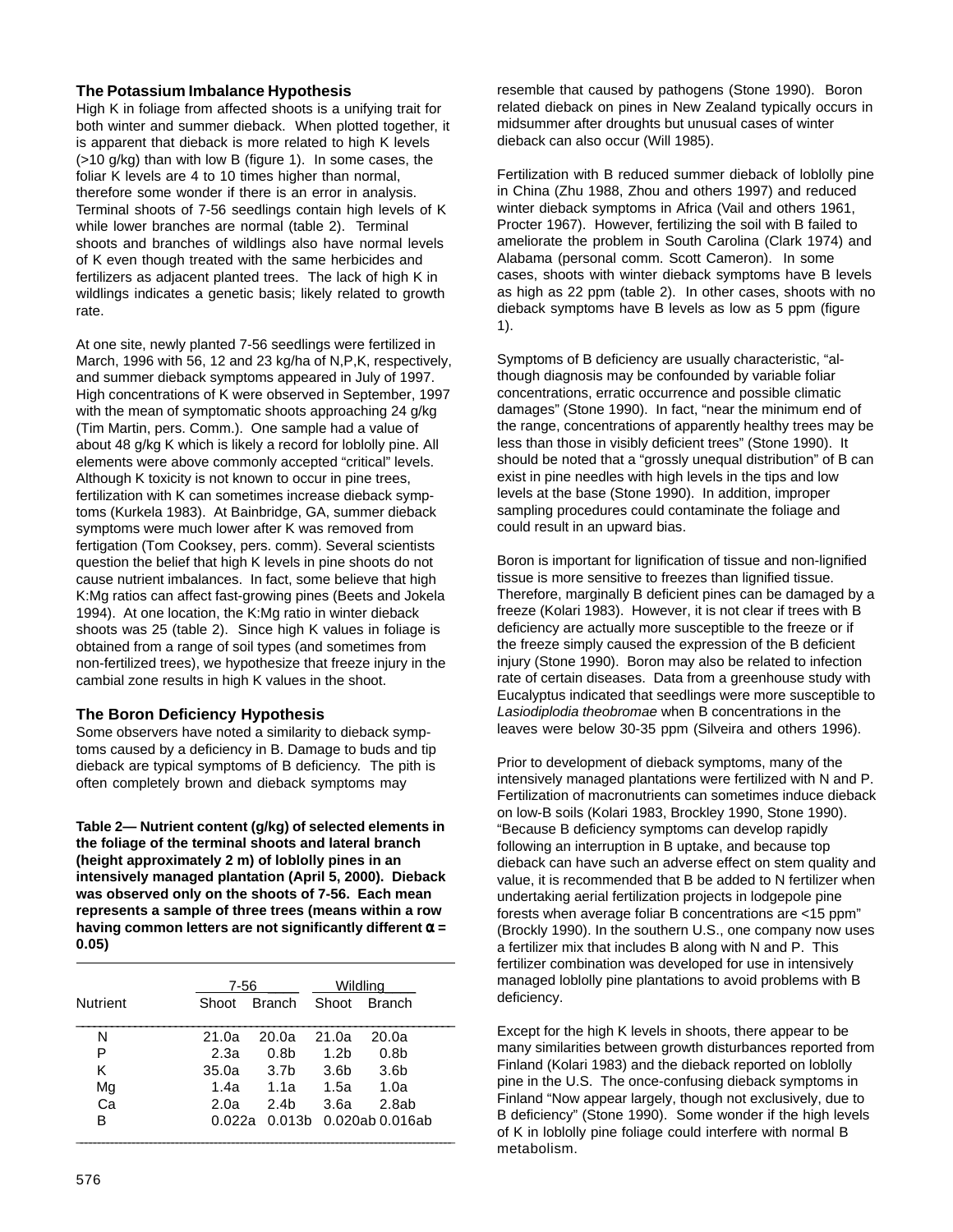### **The Abiotic Hypothesis**

In addition to freezes and imbalances of B and K, other abiotic causes for dieback have been proposed. Some believe loblolly pine may be growing faster now than in the past due to elevated levels of carbon dioxide (Valentine and others 1999). Faster stem growth might be having an effect on the production of short-roots (Dean 2001) that might affect uptake of certain nutrients. Some allege that natural electrical point discharges from the shoot tip can interrupt the hardening process and increase freeze damage (Aurela and Punkkinen 1983). Others wonder if air pollution might cause dieback.

### **The Biotic Hypothesis**

Lasiodiplodia theobromae is a ubiquitous facultative wound pathogen that has been associated with cankers and dieback of several trees including Cupressus sempervirens (Bruck and others 1990), Eucalyptus citriodora (Silveira and others 1996), Liquidambar styraciflua (Garren 1956), Platanus occidentalis (Lewis and van Arsdel 1976, Cooper and others 1977) and Albizia falcataria (Sharma and Sankaran 1988). This fungus has been found on slash pine seed in orchards (Fraedrich and Miller 1995) and on seedlings in loblolly pine and slash pine nurseries (Rowan 1982). Roy Hedden isolated this fungus from winter-dieback trees in South Carolina and Georgia and his student determined that inoculations cause dieback of 2-year-old loblolly pine seedlings (Jolley 2001).

Secondary fungi associated with dieback of loblolly in China include Sphaeropsis sapinea (Su and others 1991), however, loblolly pine is generally more resistant to this vectored fungus than other pines (Bega and others 1978, Swart and others 1988). Secondary insects are occasionally associated with winter dieback symptoms include Scolytid twig borers (Pityophthorus pulicarius) (Clark 1972).

### **The Two-factor Hypothesis**

Due to the difference in symptom development for summer and winter dieback ("top-down" vs. "bottom-up"), it would not be surprising if two independent vectors were involved. It is possible that winter dieback is a function of freeze injury as suggested by Clark (1972). The combinations of rapid shoot growth followed by warm falls would likely increase the susceptibility of certain genotypes to injury from a  $-5^{\circ}$ C freeze. Freeze injury would likely increase the rate of infection from Lasiodiplodia theobromae while adjacent genotypes without freeze injury would not be infected.

In contrast, summer dieback symptoms appear to be less common and may be restricted to certain soil groups. Summer dieback might be due to an imbalance of nutrients resulting from either fertilization with only macronutrients, an imbalance between K and B, or perhaps an inadequate production of short feeder roots.

### **RECOMMENDATIONS**

Only a few experiments have been conducted to test hypotheses related to dieback on loblolly pine. Trials should be conducted to determine if the high foliar K levels are a direct result of freeze injury. This might be accomplished by growing 7-56 in large containers in a heated

greenhouse in Virginia and moving selected individuals outside just prior to a  $-10^{\circ}$  C (or colder) freeze. The foliage levels could be monitored to determine if the freeze affected nutrient levels in the shoot and sap.

Trials should be conducted to determine if K toxicity occurs on loblolly pine. Tree injectors could be used to apply potassium carbonate or potassium sulfate to 3-year-old seedlings. Rates applied should increase K levels in the foliage to 30 g/kg or greater. In addition, periodic nutrient analysis of a progeny test should be conducted to determine if 7-56 normally has high K levels in the terminal shoot.

Although a few B fertilizer trials have failed to produce beneficial effects, we have no information regarding the timing or amounts of B applied. We propose that prophylactic trials be conducted in young 7-56 plantations with the new N,P,B fertilizer (along with traditional N,P fertilizer). These trials should be conducted on the same soil groups where summer-dieback symptoms have occurred in the past. Greenhouse trials should be conducted to determine if K or B levels in loblolly pine shoots affect susceptibility to Lasiodiplodia theobromae.

In some conifers, dieback does not seem to cause a significant problem with wood quality (Bodner 1988). However, there is some concern that even small crooks can affect both the stumpage and lumber value. With loblolly pine, compression wood associated with dead terminals might reduce pulp yields by 1.5 to 2.5 percent (Hedden 1998). Plantations with severe winter dieback should be documented and later evaluated at harvest to determine the effects on wood quality.

### **SUMMARY**

Evidence is yet not fully convincing for any of the above hypotheses. Each hypothesis has supporters. The next step is for scientists to conduct trials to determine the true causes of winter and summer dieback.

### **ACKNOWLEDGMENTS**

We are grateful to Tim Martin for his considerable insight into the summer symptoms and to valuable comments from Scott Cameron, Tom Cooksey, Roy Hedden and Earl Stone.

#### **REFERENCES**

- **Aurela, A.M.; Punkkinen, R.** 1983. Electric point discharges and atmospheric nitrogen dioxide in coniferous forests. Communicationes Instituti Forestalis Fenniae. 116: 143-152.
- **Beets, P.N.; Jokela, E.J.** 1995. Upper mid-crown yellowing in Pinus radiata: some genetic and nutritional aspects associated with its occurrence. New Zealand Journal of Forestry Science. 24: 35-50.
- **Bega, R.V.; Smith, R.S.Jr.; Martinez, A.P.; Davis, C.J.** 1978. Severe damage to Pinus radiata and P. pinaster by Diplodia pinea and Lophodermium spp. on Molokai and Lanai in Hawaii. Plant Disease Reporter. 62: 329-331.
- **Bodner, J.** 1988. Forest dieback and wood quality. Holzforschung und Holzverwertung. 40: 97-100.